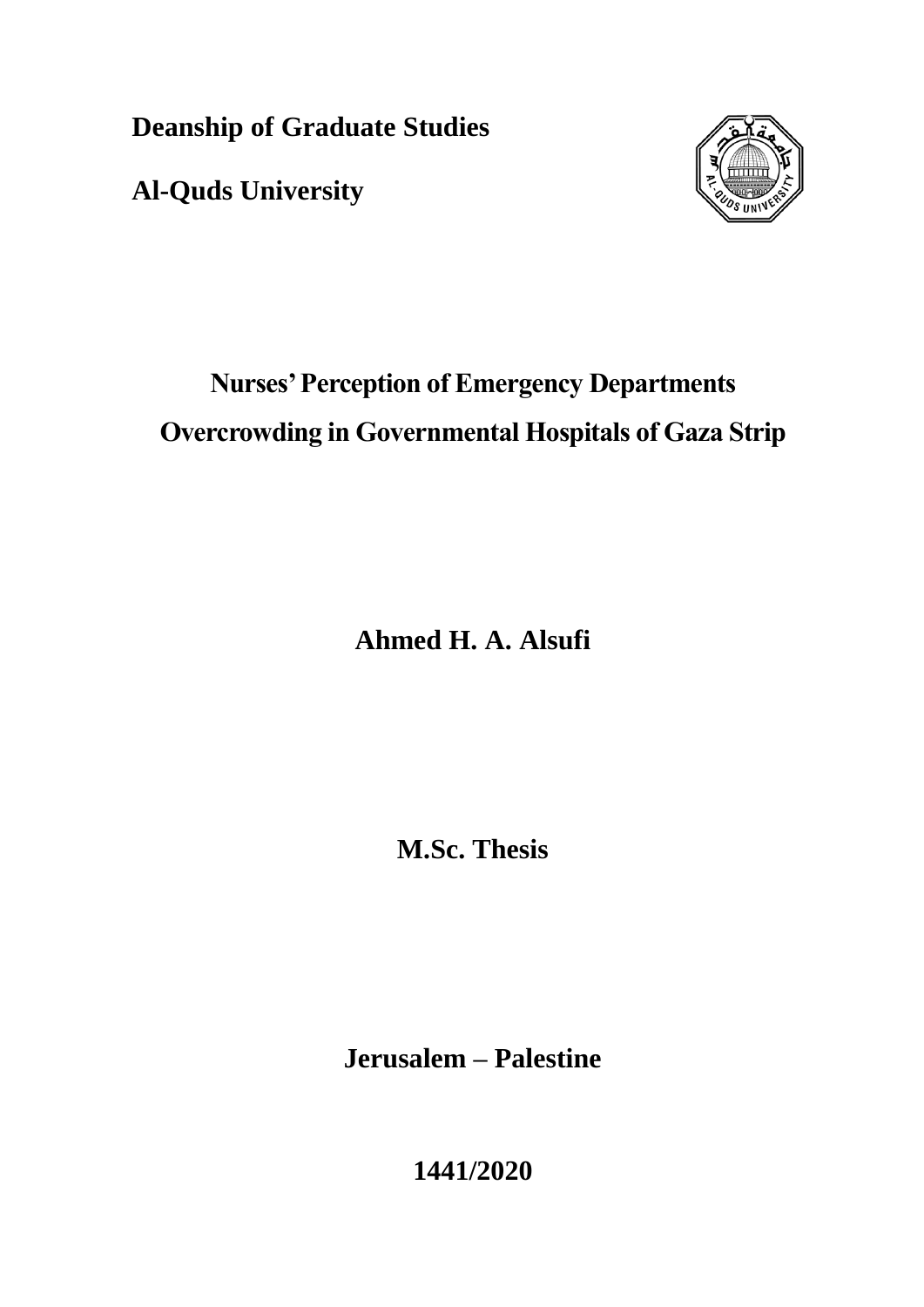# **Nurses' Perception of Emergency Departments Overcrowding in Governmental Hospitals of Gaza Strip**

Prepared By: **Ahmed H. Alsufi**

B. Sc.: General Nursing, Palestine College of Nursing – Palestine

Supervisor: Dr. Khalil Shuaib Co-Supervisor: Dr. Abdelrahman Alhams

A Thesis Submitted in Partial Fulfillment of Requirements for the Degree of Master of Nursing Management /Faculty of Health Professions/Al-Quds University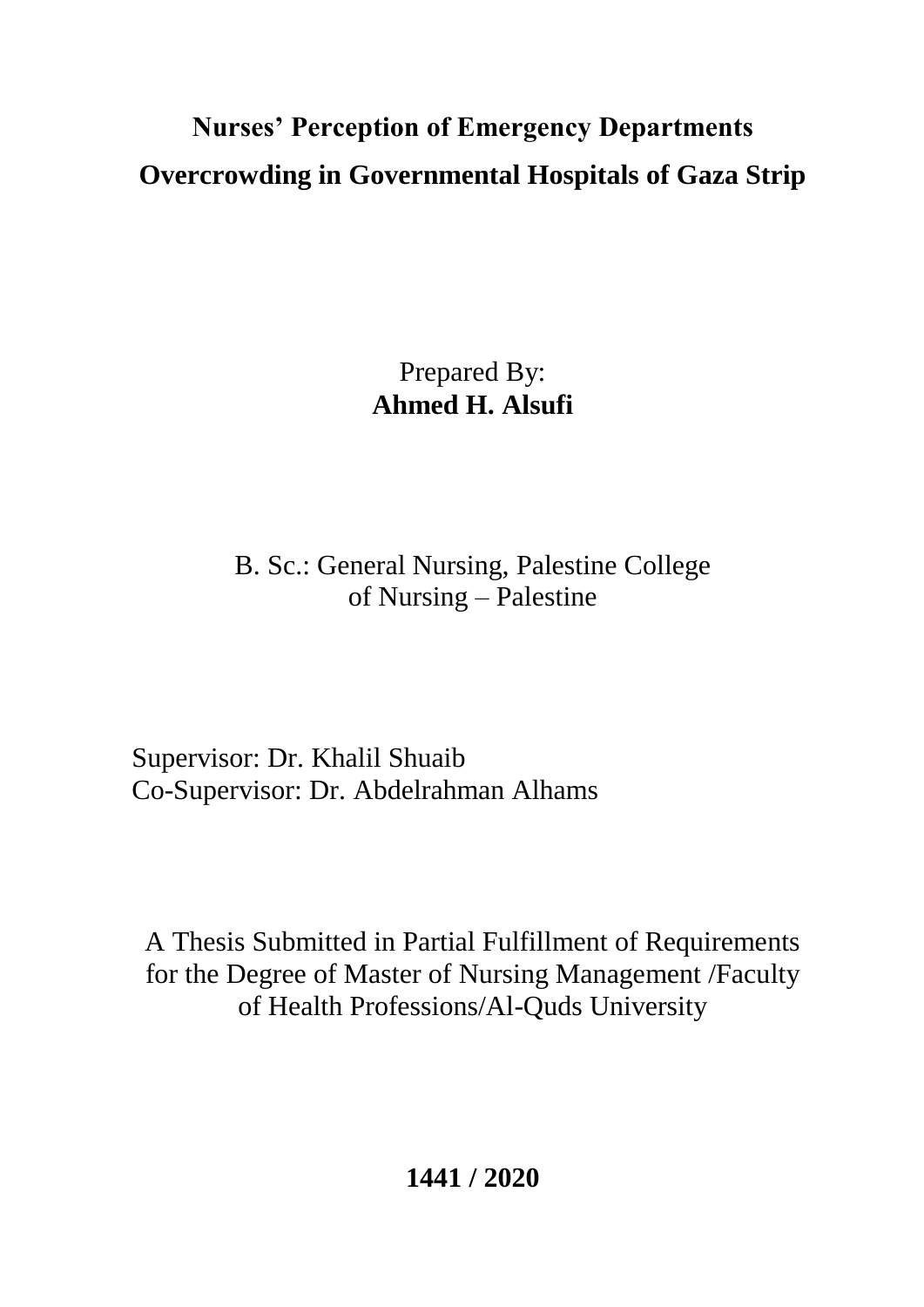# **Al Ouds University Deanship of Graduate studies Nursing Management Program / Nursing Department**



#### **Thesis Approval**

## Nurses' Perception of Emergency Departments Overcrowding in Governmental Hospitals of Gaza Strip

Prepared By: Ahmed H. A. Alsufi Registration No: 21710728

Supervisor: Dr. Khalil Shuaib Co-Supervisor: Dr. Abdelrahman Alhams

Master thesis submitted and accepted, Date:  $\sqrt{2}$  $\sqrt{ }$ The names and signatures of the examining committee members are as follows:

1- Head of Committee: Dr. Khalil Shuaib 2- Co-supervisor: Dr. Abdelrahman Alhams Signature:

3- Internal Examiner: Dr. Wael Mekky

4- External Examiner: Dr. Yousef Aljeesh

Signature Signature! Signature:

#### Jerusalem - Palestine

#### 1441/2020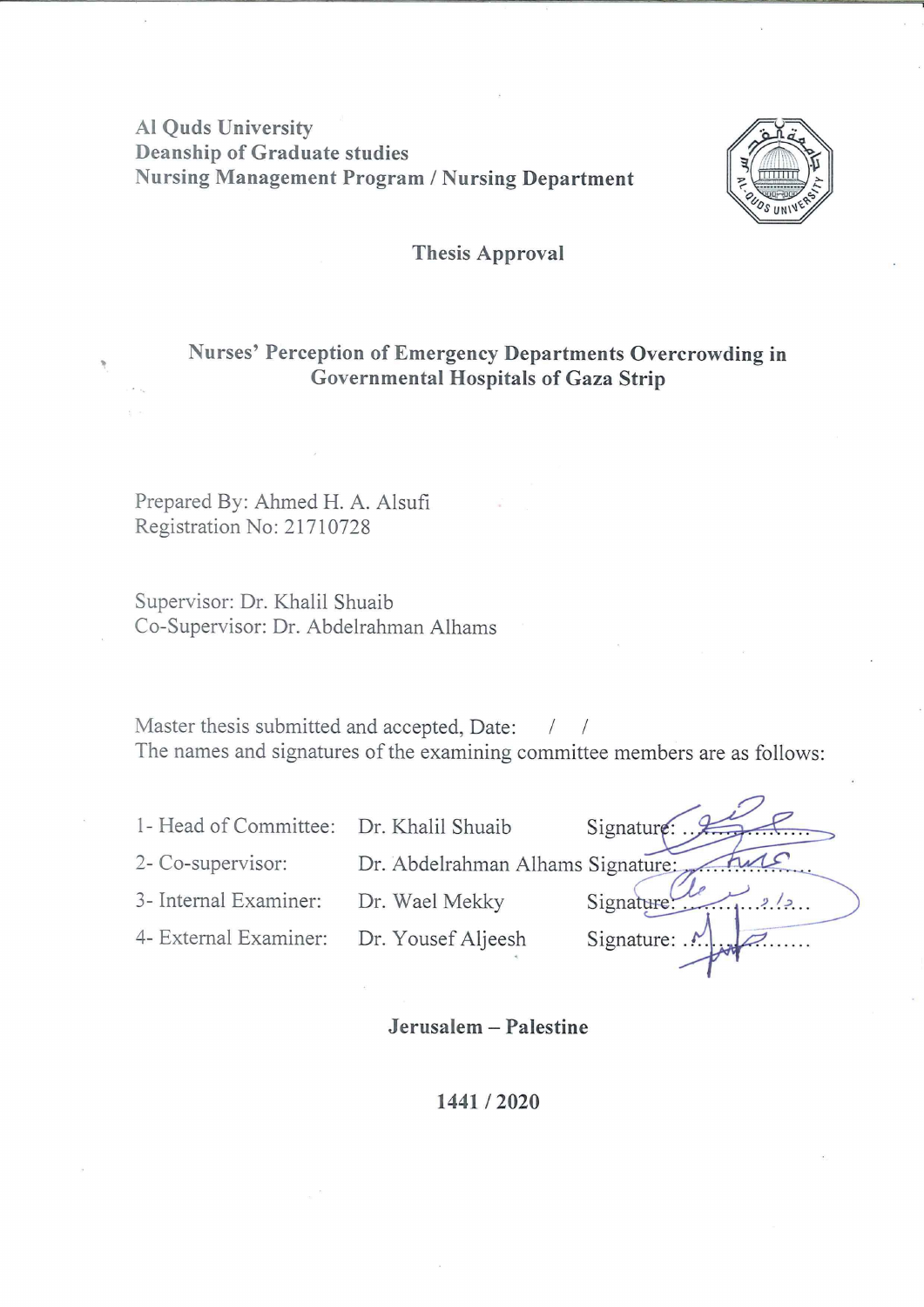# **Dedication**

It's my genuine gratefulness and warmest regard that I dedicate this thesis to my beloved family and friends.

Ahmed H.AlSufi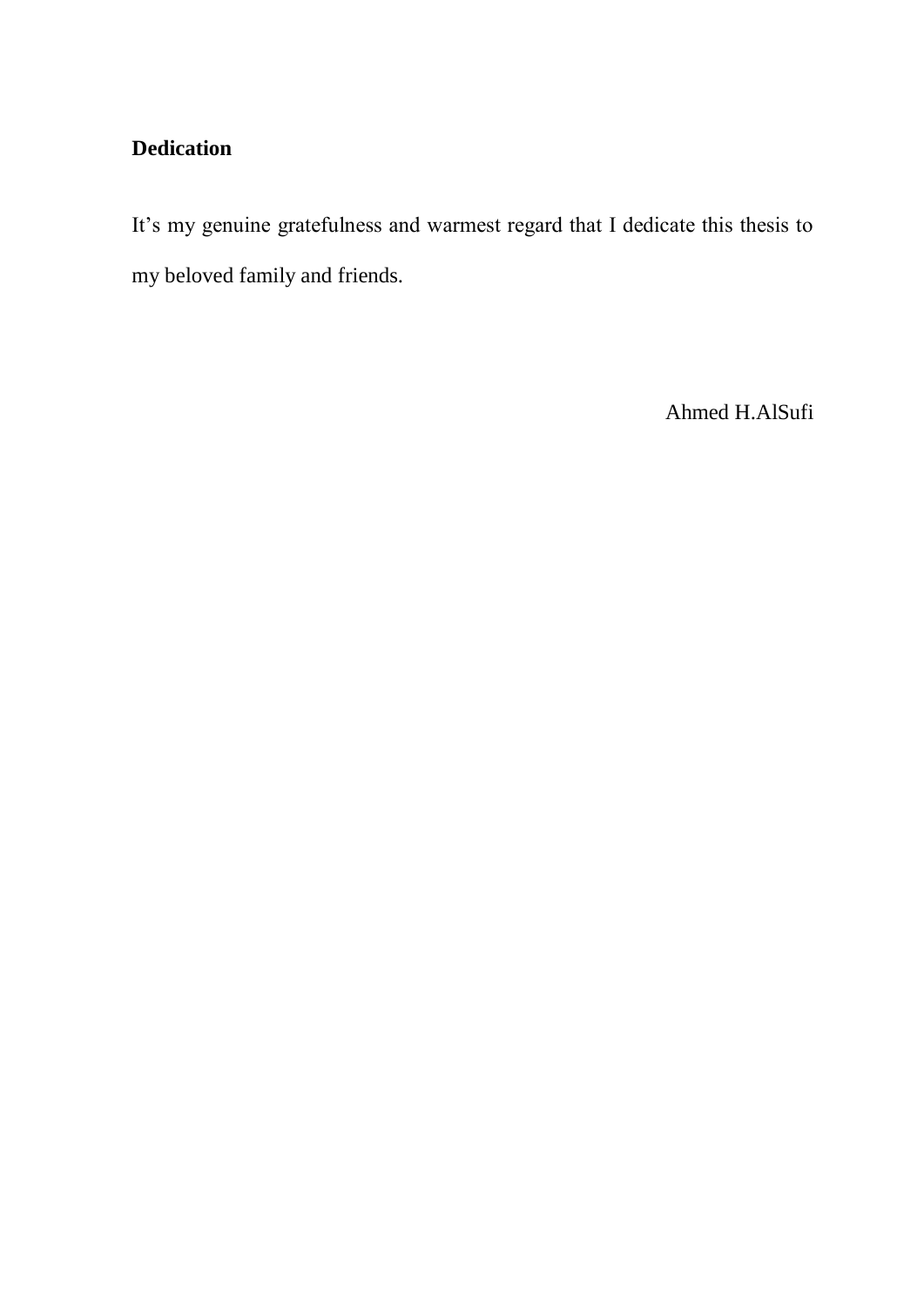### <span id="page-4-0"></span>**Declaration**

I certify that this thesis submitted for the degree of Master, is the result of my own research, except where otherwise acknowledged, and that this study (or any part of the same) has not been submitted for a higher degree to any other university or institution.

Signed: ………………….

Ahmed H.A.Alsufi

Date:  $/ /$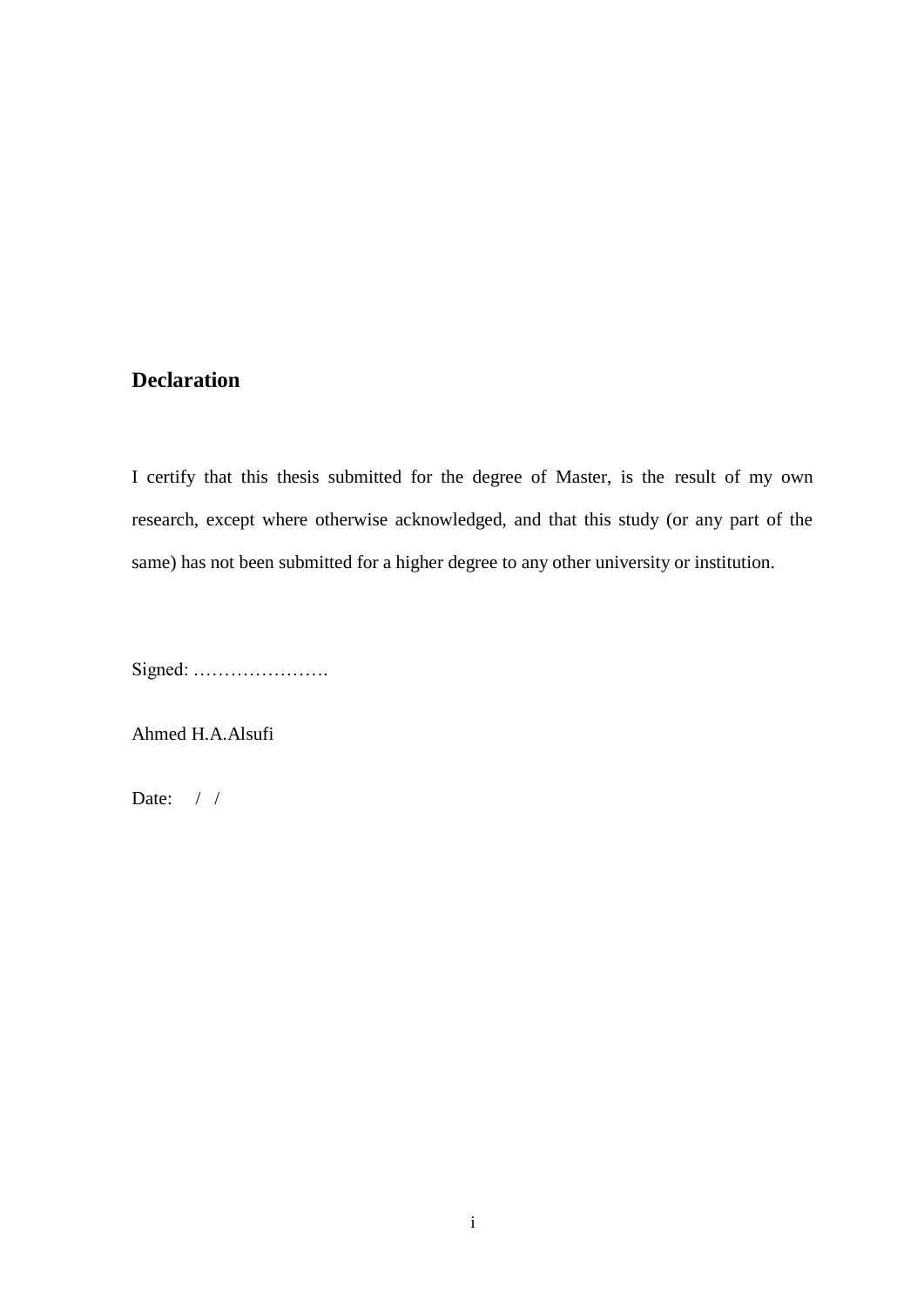### <span id="page-5-0"></span>**Acknowledgment**

In the name of Allah, the most merciful, the most compassionate all praise be to Allah, the lord of the worlds; and prayers and peace be upon Mohammed, his servant, and messenger.First and foremost, I must acknowledge my limitless thanks to Allah, the evermagnificent; the ever-thankful, for his help and bless.I am totally sure that this work would have never become truth, without his guidance.

With great appreciation, I would like to express my thanks to my thesis supervisor Dr.Khalil Shoaib and co-supervisor Dr.Abdelrahman Alhams for the excellent guidance, support and caring for my academic development without which this project wouldn"t have been possible.

I would like to express my deepest thanks to all the staff at Al Quds University for the knowledge and skills I gained through my study.

I would like to thank the nurses in the hospitals who helped me complete this study by accepting to participate in this study.

Ahmed H.AlSufi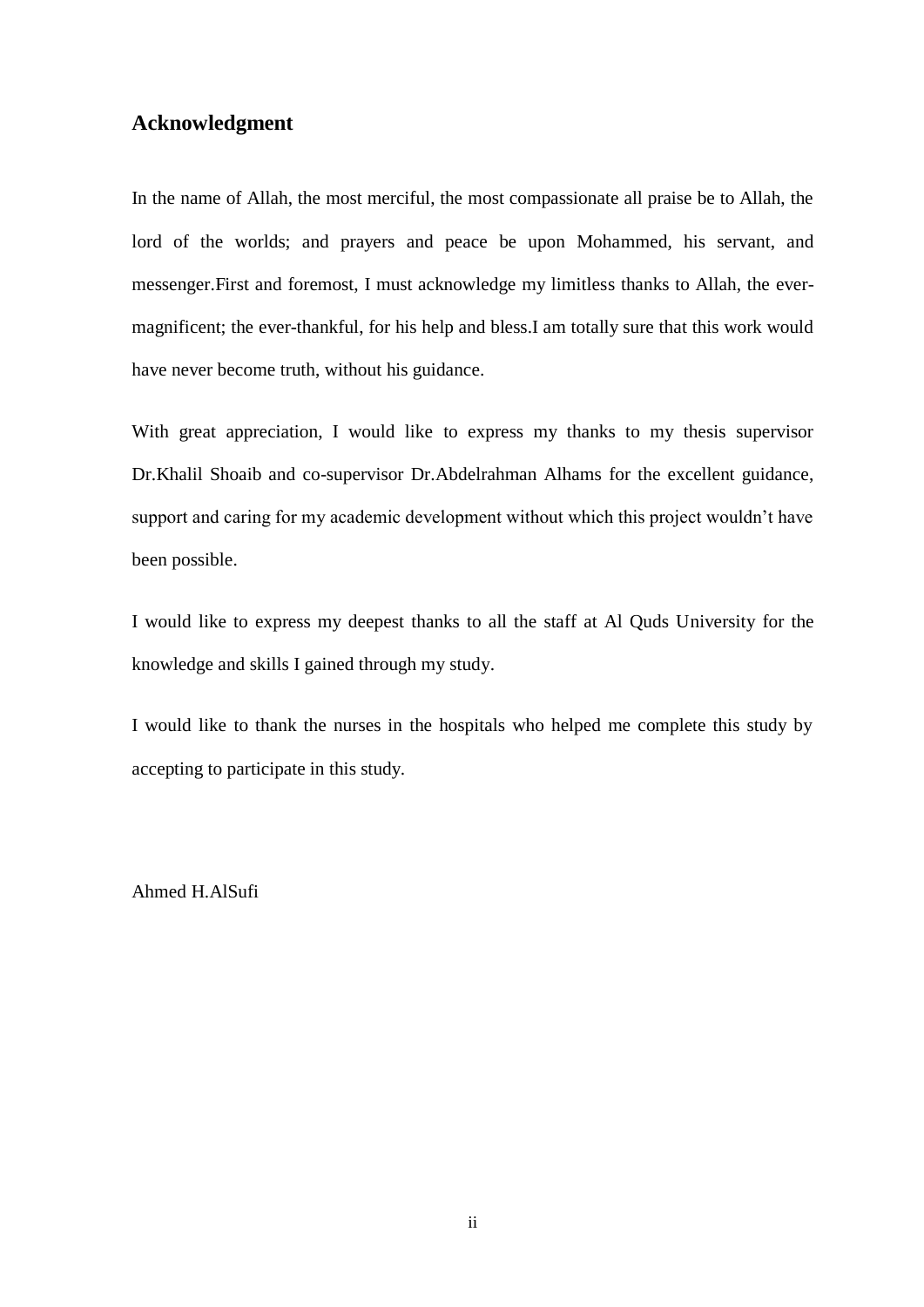#### <span id="page-6-0"></span>**Abstract**

Overcrowding in emergencies has turned out to be one of the biggest problems in health systems around the world.Overcrowding represents a serious impediment to the ability of the Emergency Department (ED) to provide the public with quality emergency care.Prolonged waiting times and treatment delays can have substantial effects on patient outcomes.The study aimed to assess nurses' perceptions about ED overcrowding at governmental hospitals in the Gaza Strip in terms of its causes, effects and possible solutions.The design was a quantitative cross-sectional descriptive design.Census sample was used.145 nurses that work in ED at governmental hospitals that have adult emergency department participated in the study with a response rate of 82.85%.The tool used in the study was a self-administered questionnaire that includes questions related to nurse"s demographic characteristic data and included questions related to 3 domains (Factors that may cause ED overcrowding, effects of ED overcrowding, and possible solutions to the ED overcrowding).Cronbach"s Alpha coefficient was (0.902) indicating high reliability.Results showed that the presence of a lot of patient escorts in the ED (weighted mean: 91.6%), presence of some patients for non-urgent reasons (weighted mean: 86.8%), and the shortage of healthcare providers (weighted mean: 86.2%) are the main factors of ED overcrowding as perceived by ED nurses.Results also showed that increased workload (weighted mean: 87.03%), verbal abuse of patients or their escorts (weighted mean: 86.62%), patient dissatisfaction (weighted mean: 78.62%), and increased patient waiting time (weigh-ted mean: 87.21%) are the major effects of ED overcrowding from the nurses' perspective.Nurses believe that recruiting more health care providers (weighted mean: 93.4%) and educating people about the role of primary care (weighted mean: 90.3%) would help reducing ED overcrowding.The study concluded that emergency departments suffer from a shortage of healthcare providers with an increased flow of non-urgent cases and patient escorts which causes overcrowding and as a result of that, nurses suffer from an increased workload and patients suffer from increased waiting time and dissatisfaction about the provided care in the EDs.The study recommended expanding the role of primary care in dealing with non-urgent cases, expanding the area of EDs and offering more beds, and controlling the flow of patient escorts to the EDs.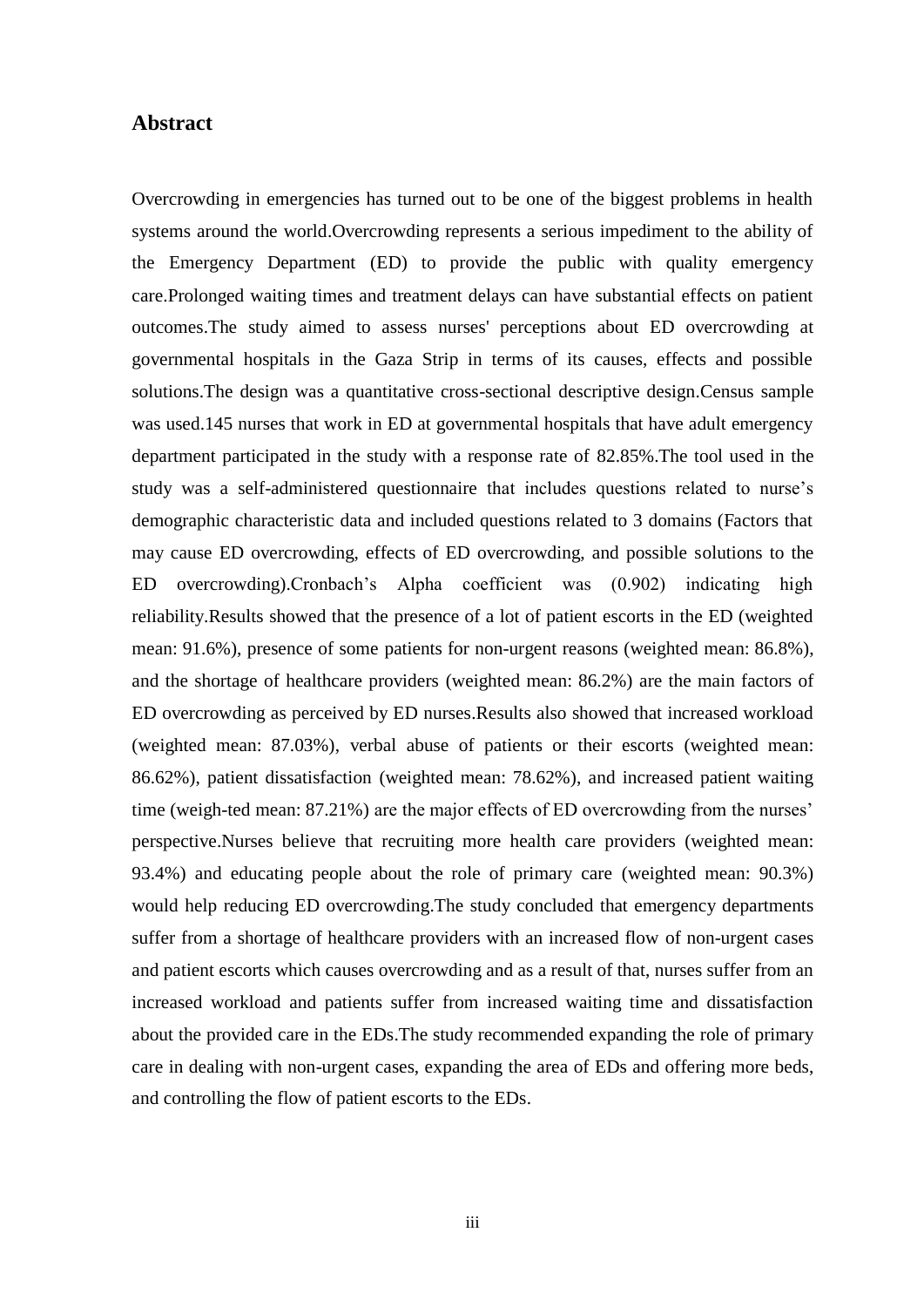# <span id="page-7-0"></span>**Table of Contents**

| 1.1. |                                                                |    |
|------|----------------------------------------------------------------|----|
| 1.2. |                                                                |    |
| 1.3. |                                                                |    |
| 1.4. |                                                                |    |
| 1.5. |                                                                |    |
| 1.6. |                                                                |    |
| 1.7. |                                                                |    |
| 1.8. |                                                                |    |
|      | <b>Chapter Two: Conceptual Framework and Literature Review</b> | 11 |
|      |                                                                |    |
|      |                                                                |    |
|      |                                                                |    |
|      |                                                                |    |
|      | 2.2.3 Solutions to Reduce Emergency Department Overcrowding 21 |    |
|      |                                                                |    |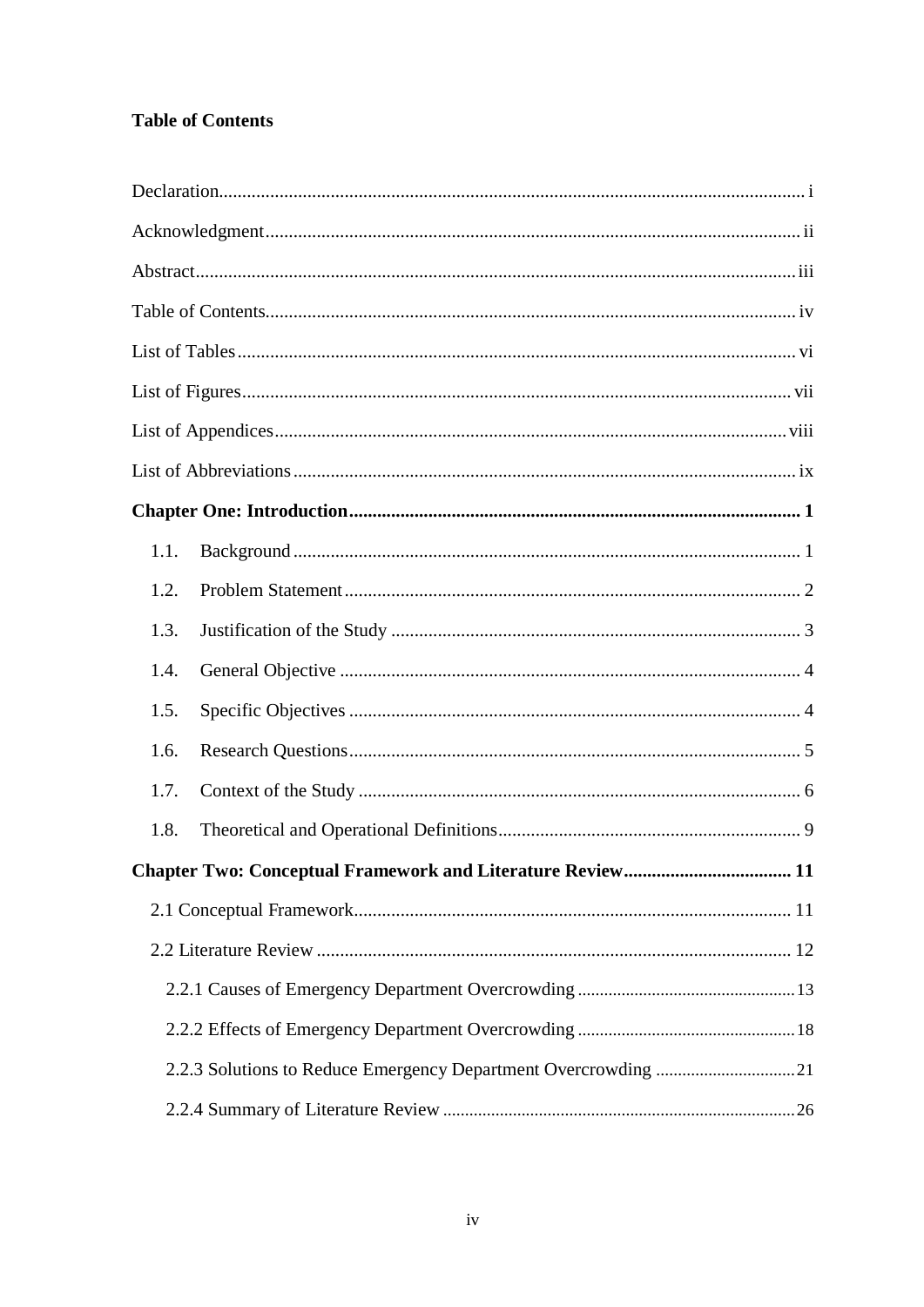| 3.1  |                                                                                 |
|------|---------------------------------------------------------------------------------|
| 3.2  |                                                                                 |
| 3.3  |                                                                                 |
| 3.4  |                                                                                 |
| 3.5  |                                                                                 |
| 3.6  |                                                                                 |
| 3.7  |                                                                                 |
| 3.8  |                                                                                 |
| 3.9  |                                                                                 |
| 3.10 |                                                                                 |
| 3.11 |                                                                                 |
|      |                                                                                 |
|      |                                                                                 |
|      |                                                                                 |
|      | 4.3 Independent t-tests and one-way ANOVA tests for ED overcrowding domains  44 |
|      |                                                                                 |
|      | 5.1 Conclusion.<br>54                                                           |
|      |                                                                                 |
|      |                                                                                 |
|      |                                                                                 |
|      |                                                                                 |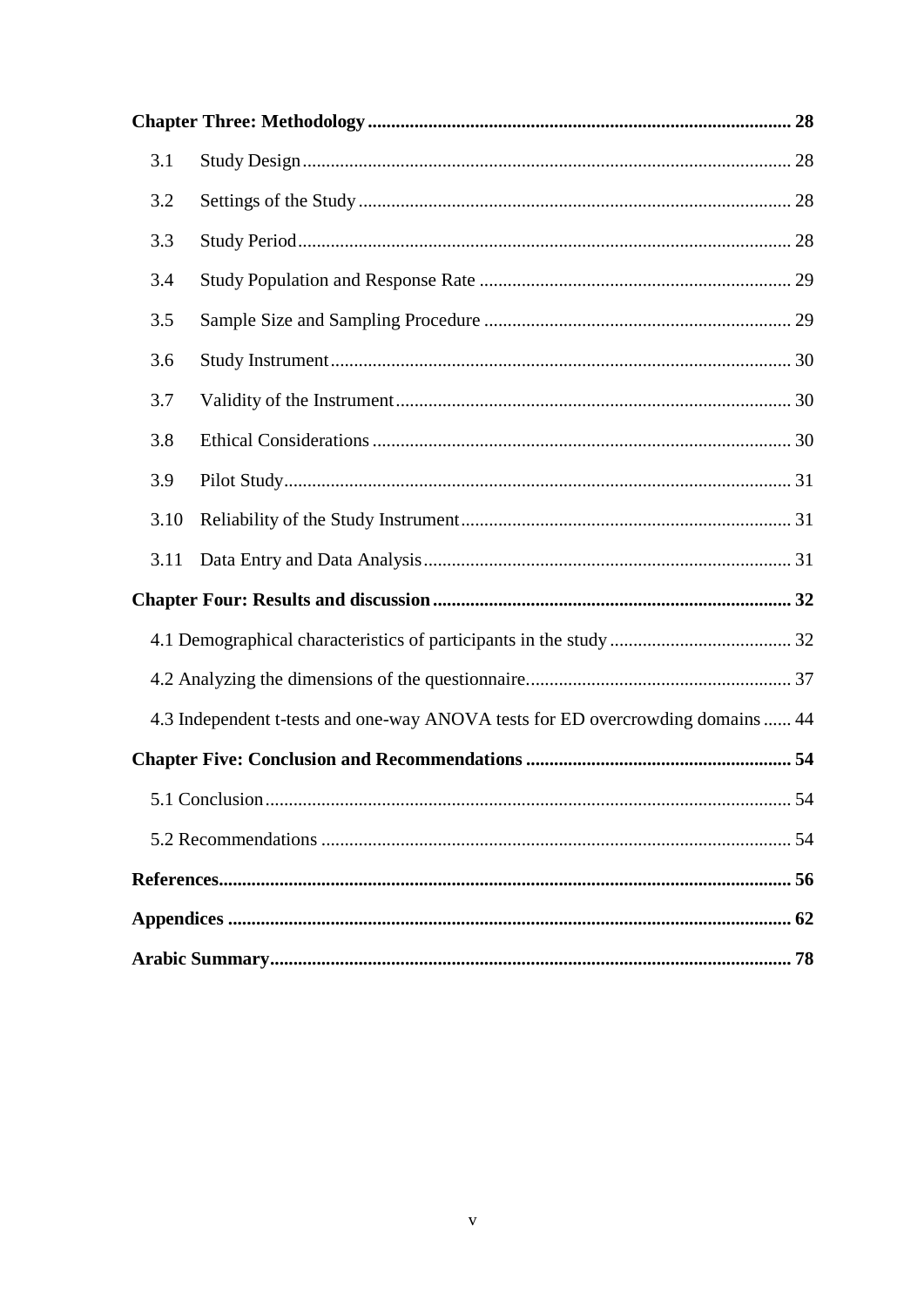# <span id="page-9-0"></span>**List of Tables**

| Table (4.1): Nurses distribution according to age, marital status, and job title 32          |  |
|----------------------------------------------------------------------------------------------|--|
| Table (4.2): Nurses distribution according to their workplace and residence  34              |  |
| Table (4.3): Nurses distribution according to their experience in healthcare and experience  |  |
|                                                                                              |  |
| Table (4.4): Nurses distribution according to their qualifications and job titles  36        |  |
| Table (4.5): Distribution of study participants according to their perceptions about factors |  |
|                                                                                              |  |
| Table (4.6): Distribution of study participants according to their perceptions about the     |  |
|                                                                                              |  |
| Table (4.7): Distribution of the nurses according to their perception about proposed         |  |
|                                                                                              |  |
| Table (4.8): Mean difference in the nurse's perception toward ED overcrowding in             |  |
| governmental hospitals of Gaza Strip related to their Gender.  44                            |  |
| Table (4.9): Mean difference in the nurse's perception toward ED overcrowding in             |  |
| governmental hospitals of Gaza Strip related to their ages.  45                              |  |
| <b>Table (4.10):</b> Mean difference in the nurse's perception toward ED overcrowding in     |  |
| governmental hospitals of Gaza Strip related to their qualification 46                       |  |
| Table (4.11): Mean difference in the nurse's perception toward ED overcrowding in            |  |
| governmental hospitals of Gaza Strip related to their job title 47                           |  |
| Table (4.12): Mean difference in the nurse's perception toward ED overcrowding in            |  |
| governmental hospitals of Gaza Strip related to their marital status 48                      |  |
| Table (4.13): Mean difference in the nurse's perception toward ED overcrowding in            |  |
| governmental hospitals of Gaza Strip related to their Work Place.  49                        |  |
| Table (4.14): Mean difference in the nurse's perception toward ED overcrowding in            |  |
| governmental hospitals of Gaza Strip related to their Residence Place 50                     |  |
| Table (4.15): Mean difference in the nurse's perception toward ED overcrowding in            |  |
| governmental hospitals of Gaza Strip related to their Work Experience 51                     |  |
| Table (4.16): Mean difference in the nurse's perception toward ED overcrowding in            |  |
| governmental hospitals of Gaza Strip related to their Work Experience in                     |  |
|                                                                                              |  |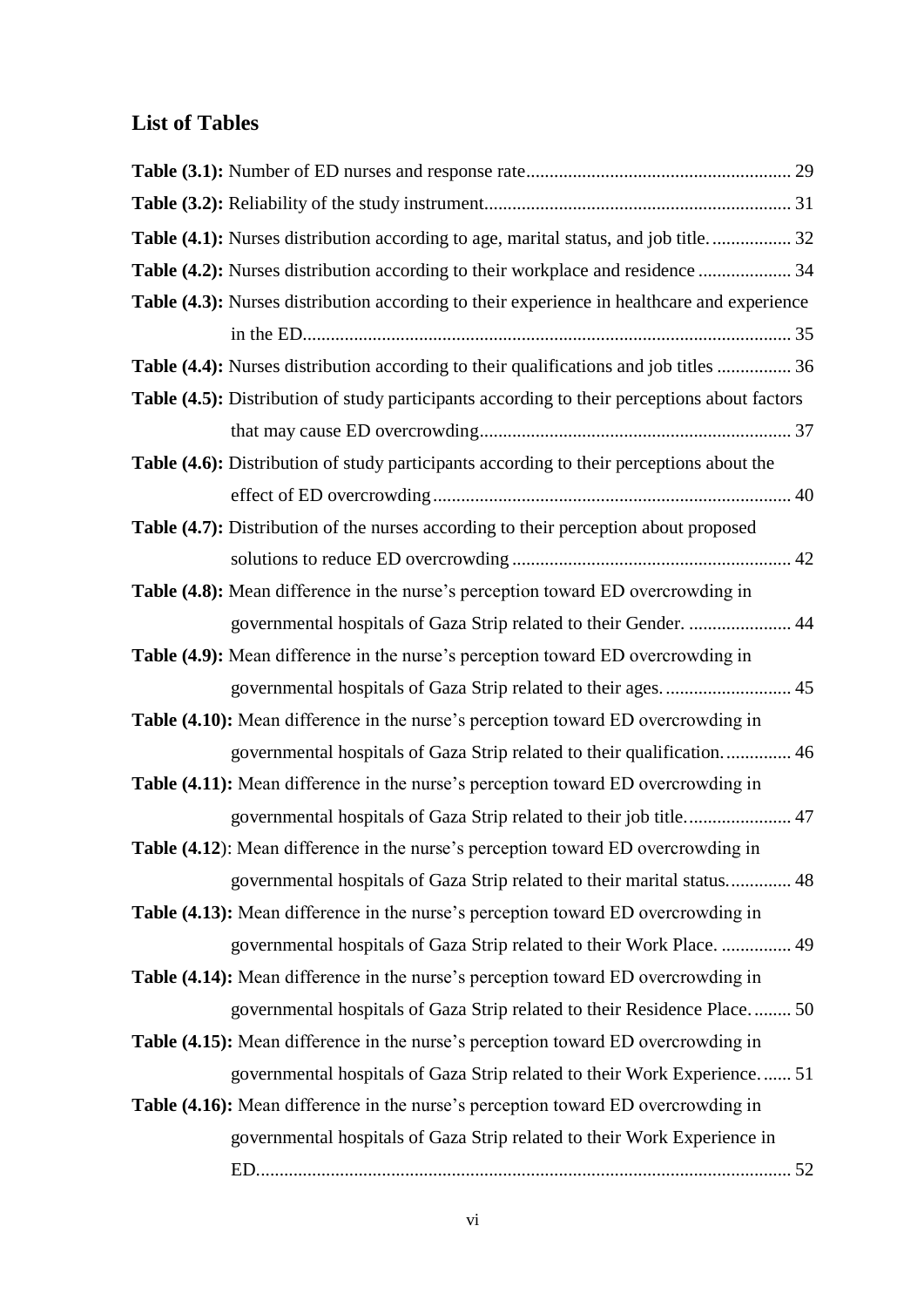# <span id="page-10-0"></span>**List of Figures**

| <b>Figure (2.1)</b> Conceptual Framework of Emergency Department overcrowding 11 |  |
|----------------------------------------------------------------------------------|--|
|                                                                                  |  |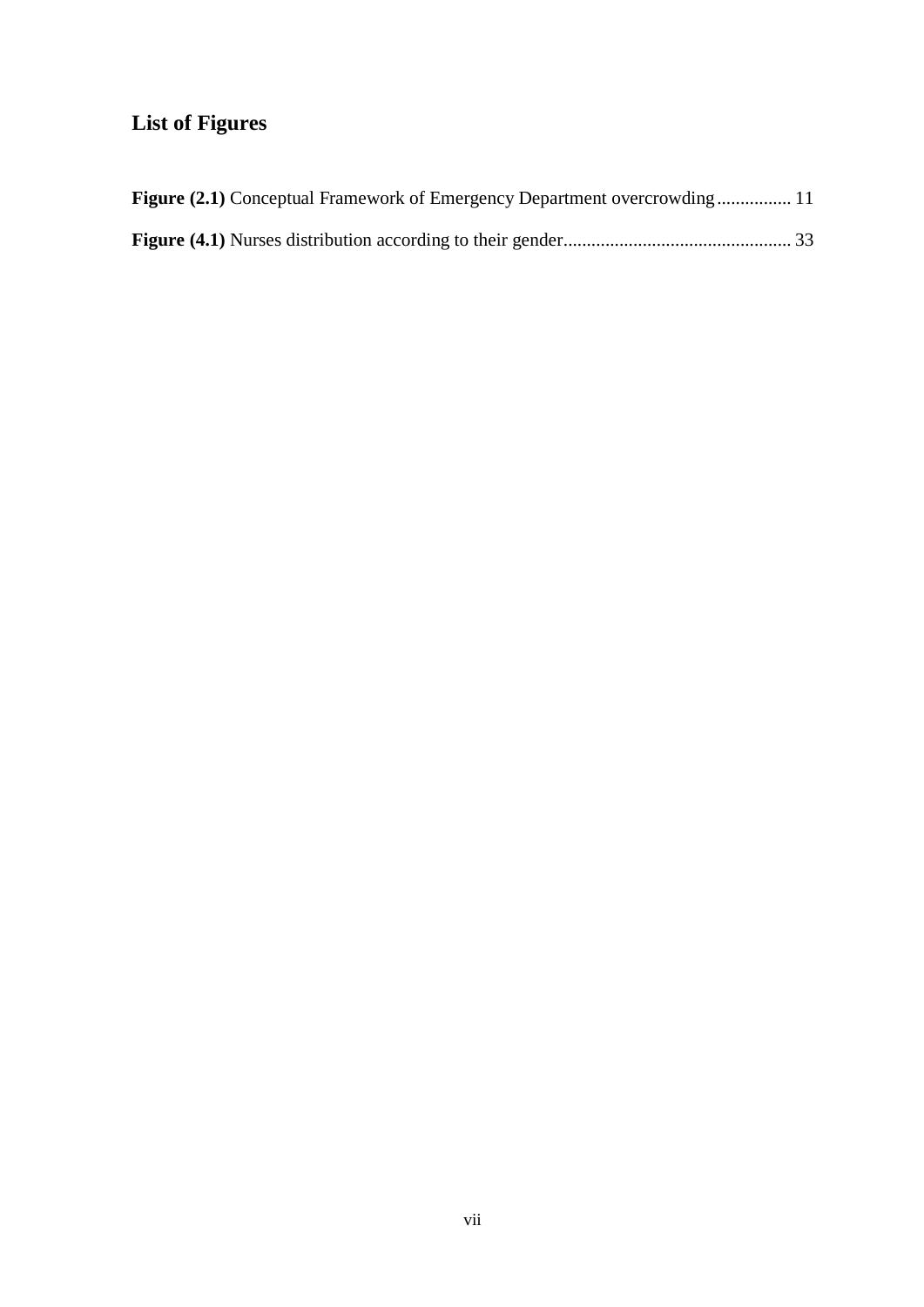# <span id="page-11-0"></span>**List of Appendices**

| <b>Appendix 1:</b> Asplin's conceptual framework for emergency department crowding 62 |  |
|---------------------------------------------------------------------------------------|--|
|                                                                                       |  |
|                                                                                       |  |
|                                                                                       |  |
|                                                                                       |  |
|                                                                                       |  |
|                                                                                       |  |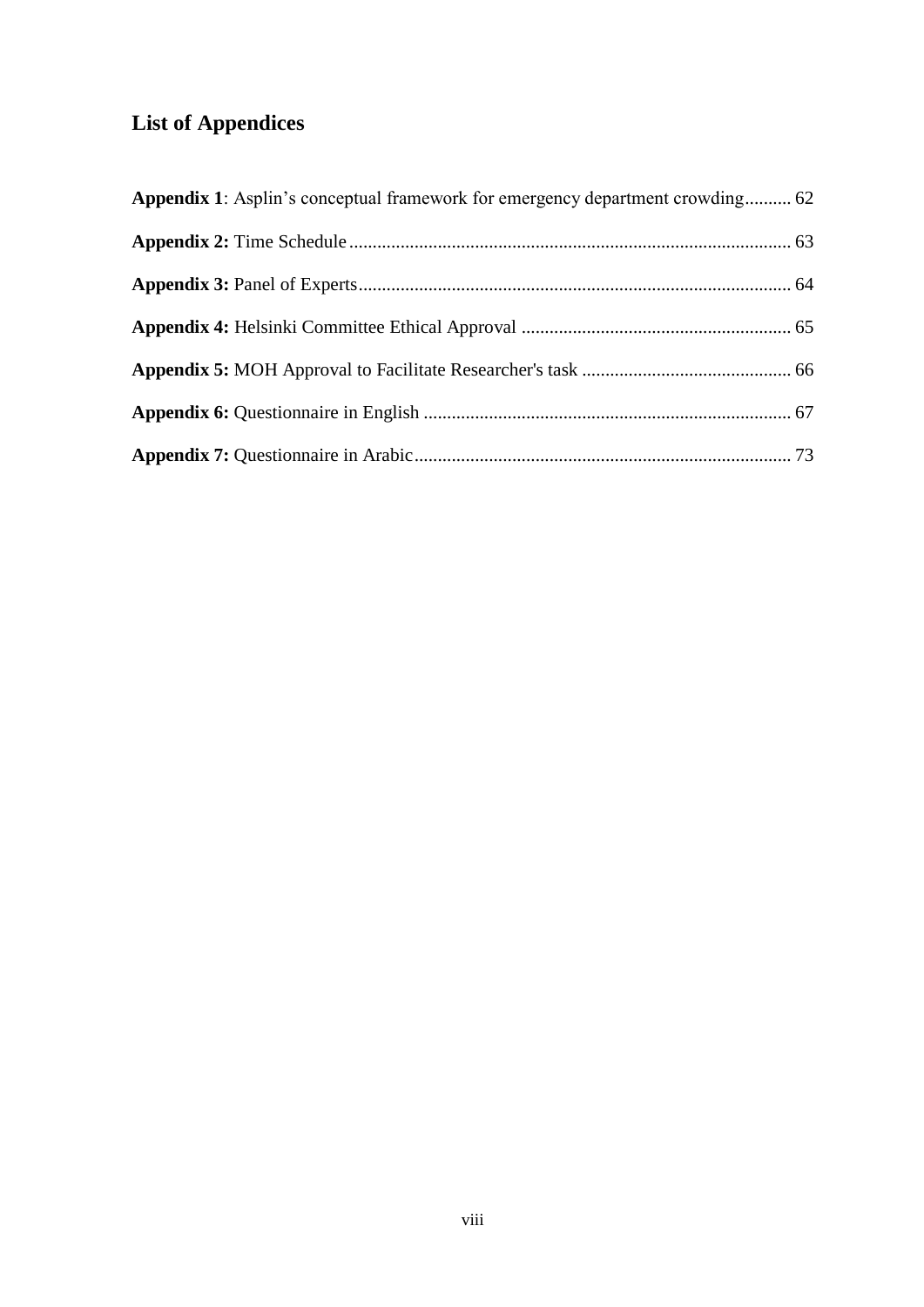# <span id="page-12-0"></span>**List of Abbreviations**

|                                                                   | <b>CDC</b><br><b>Centers for Disease Control and Prevention</b><br><b>DFM</b><br>Dixon Forecasting Model<br><b>DRS</b><br><b>Developmental Research Sequence</b><br>ED<br><b>Emergency Department</b><br><b>ENA</b><br><b>Ecole National Administration</b><br><b>GDP</b><br><b>Gross Domestic Product</b> |
|-------------------------------------------------------------------|------------------------------------------------------------------------------------------------------------------------------------------------------------------------------------------------------------------------------------------------------------------------------------------------------------|
|                                                                   |                                                                                                                                                                                                                                                                                                            |
|                                                                   |                                                                                                                                                                                                                                                                                                            |
|                                                                   |                                                                                                                                                                                                                                                                                                            |
|                                                                   |                                                                                                                                                                                                                                                                                                            |
|                                                                   |                                                                                                                                                                                                                                                                                                            |
|                                                                   |                                                                                                                                                                                                                                                                                                            |
|                                                                   | <b>GEDs</b><br><b>Gynecology Emergency Departments</b>                                                                                                                                                                                                                                                     |
|                                                                   | <b>General Practitioner</b><br><b>GP</b>                                                                                                                                                                                                                                                                   |
|                                                                   | <b>Health Information Center</b><br><b>HIC</b>                                                                                                                                                                                                                                                             |
|                                                                   | <b>Joint Commission International</b><br><b>JCI</b>                                                                                                                                                                                                                                                        |
|                                                                   | <b>LOS</b><br>Length of Stay                                                                                                                                                                                                                                                                               |
|                                                                   | MoH<br>Ministry of Health                                                                                                                                                                                                                                                                                  |
|                                                                   | <b>Medical Team Evaluation</b><br><b>MTE</b>                                                                                                                                                                                                                                                               |
|                                                                   | <b>NEDOCS</b><br><b>National Emergency Department Overcrowding Scale</b>                                                                                                                                                                                                                                   |
|                                                                   | <b>NGOs</b><br>Non-Governmental Organizations                                                                                                                                                                                                                                                              |
|                                                                   | <b>National Health Service</b><br><b>NHS</b>                                                                                                                                                                                                                                                               |
|                                                                   | National Institutes of Health<br><b>NIH</b>                                                                                                                                                                                                                                                                |
|                                                                   |                                                                                                                                                                                                                                                                                                            |
|                                                                   | <b>PCBS</b><br>Palestinian Central Bureau of Statistics                                                                                                                                                                                                                                                    |
|                                                                   | <b>PHIC</b><br>Palestinian Health Information Center                                                                                                                                                                                                                                                       |
|                                                                   | <b>POCT</b><br>Point-of-Care Testing                                                                                                                                                                                                                                                                       |
|                                                                   | <b>Quality Improvement Project</b><br>QIP                                                                                                                                                                                                                                                                  |
|                                                                   | <b>SPSS</b><br><b>Statistical Package for Social Sciences</b>                                                                                                                                                                                                                                              |
|                                                                   | <b>Turnaround Times</b><br><b>TATs</b>                                                                                                                                                                                                                                                                     |
| The United Nations Relief and Works Agency for Palestine Refugees | <b>UNRWA</b>                                                                                                                                                                                                                                                                                               |
|                                                                   |                                                                                                                                                                                                                                                                                                            |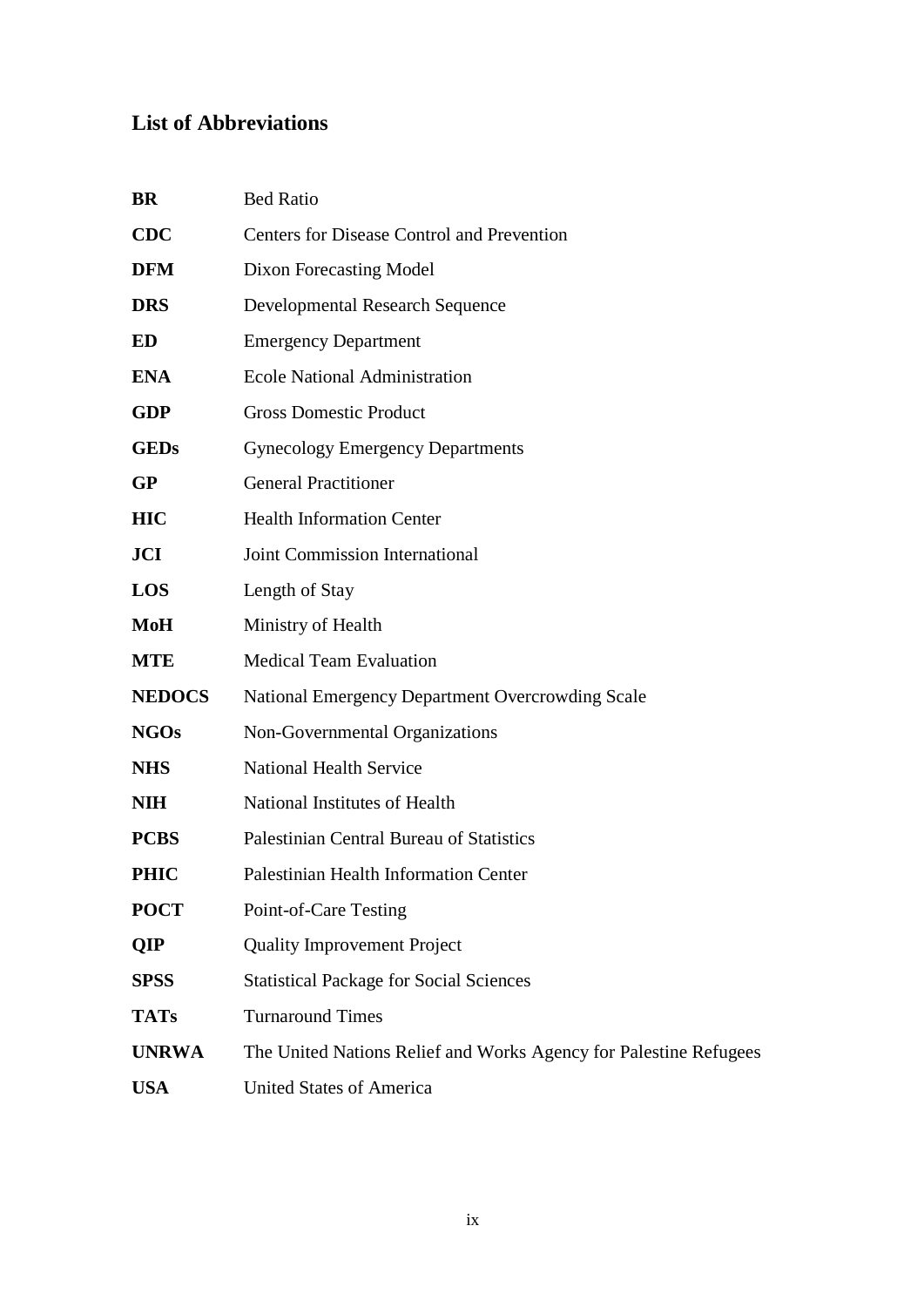## <span id="page-13-0"></span>**1 Chapter One**

#### **Introduction**

#### <span id="page-13-1"></span>**1.1 Background**

Emergency department (ED) crowding has been described in health emergency literature as a concern for more than 20 years, and it has become a modern international health delivery problem. It has been previously demonstrated that ED crowding has a detrimental effect on quality of care and medical management, including a longer duration of hospital stay, a higher risk of mortality, subsequent hospital admission, lower levels of patient satisfaction, increased costs for admitted patients, and delays in the life-saving intervention and treatment of several crucial illnesses such as myocardial infarction, pneumonia, and painful conditions (Lee et al., 2017).

Overcrowding in emergencies has turned out to be one of the biggest problems in health systems around the world. In this case, a short and accessible solution could not be reached. In fact, several basic reasons play a role in such a problem and eliminating each of them would require long-term planning. This issue not only has a negative effect on the quality of services presented to the patients but also produces both psychological and physical effects on the emergency staff such as physicians and nurses. In addition, it also causes increased dissatisfaction among referees as well as imposing excessive exhaustion on medical staff (Baratloo & Maleki, 2015).According to Asplin"s conceptual model, factors of ED crowding can be classified mainly into three categories; input factors, throughput factors, and output factors. Input factors usually reflect sources and aspects of increased patient inflow, throughput factors reflect bottlenecks and slow processes within the ED and output factors reflect bottlenecks in other next parts of the health care system